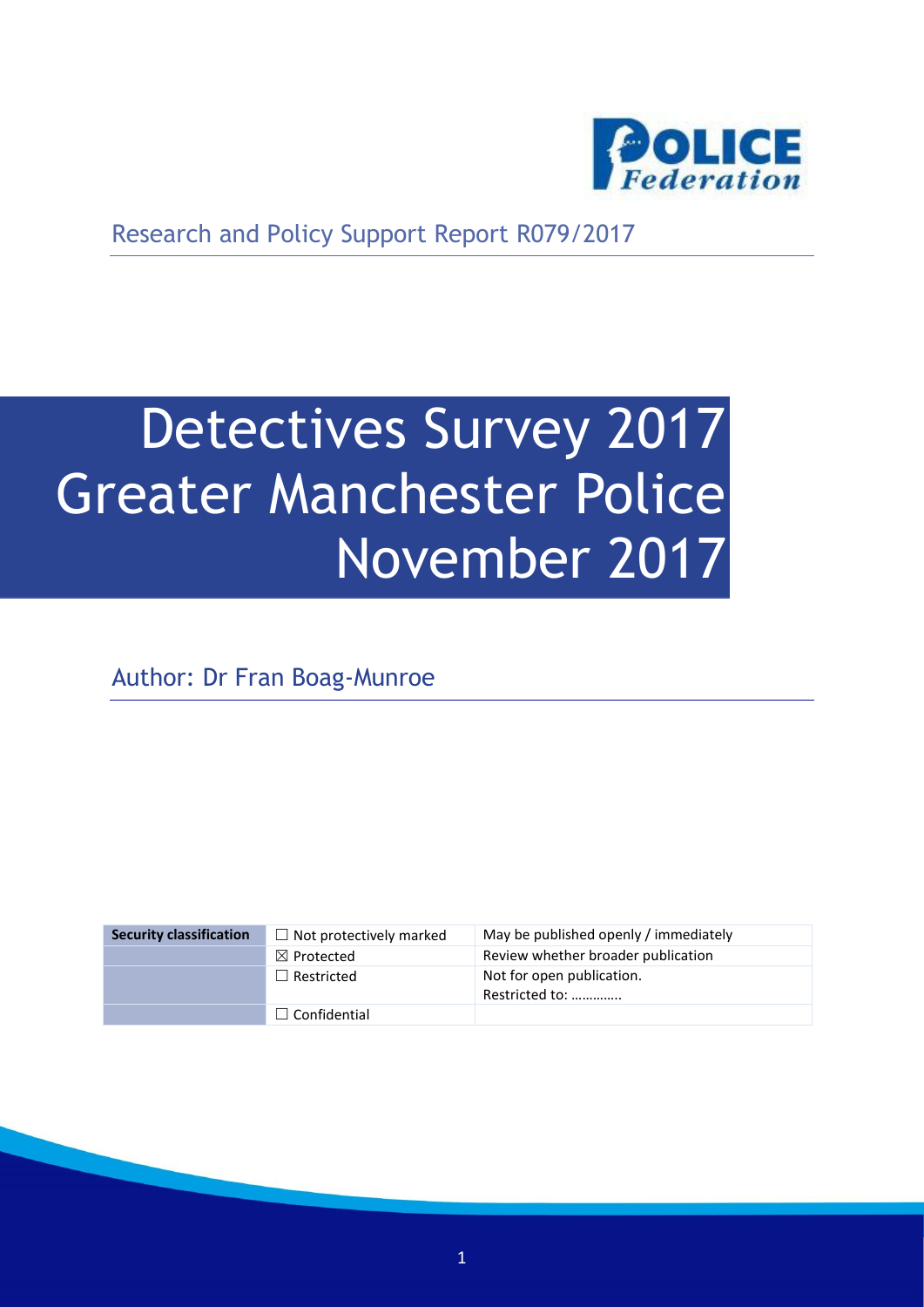#### **INTRODUCTION**

This report provides a summary of responses to the PFEW National Detectives Survey received from respondents in Greater Manchester Police in 2017.

Some of the questions asked in this year's survey were the same as in the 2015 National Detectives Survey; this allowed us to monitor any changes since the last time the survey was conducted. Other questions were new to 2017, to be able to look in more detail at the context in which detectives are currently working.

Where appropriate, details of average responses for the police service as a whole are also presented, differences between the national and local responses have not been tested statistically and therefore any differences reported are for guidance only and must be treated with caution.

#### **RESPONSE RATE AND RESPONDENTS**

The National Detectives Survey 2017 opened on 1st September 2017 and closed on 24th September 2017. During this time, detective officers were invited to attend via the Police Federation's National Membership Database, as well as via local Joint Branch Boards and the National Detectives Forum mailing list.

**259 responses were received from detectives in Greater Manchester Police**. There is still no accepted measure of the total number of detectives in England and Wales. It is therefore not possible to calculate a definitive response rate for the survey as a proportion of the total number of detectives. However, for comparison the number of responses received within Greater Manchester Police was lower than when this survey was last conducted in 2015, when 373 responses were received.

#### **IMPACT OF SERVICE CUTS**

**57% of respondents within Greater Manchester Police said that service cuts have had a major impact on their morale**; this was higher than the national average, where 56% detectives said that service cuts have had a major impact upon their morale.

In addition, **29% of respondents within Greater Manchester Police said service cuts have had a major impact upon their physical health and wellbeing, whilst 27% said that service cuts have had a major impact upon their mental health and wellbeing**. For comparison, in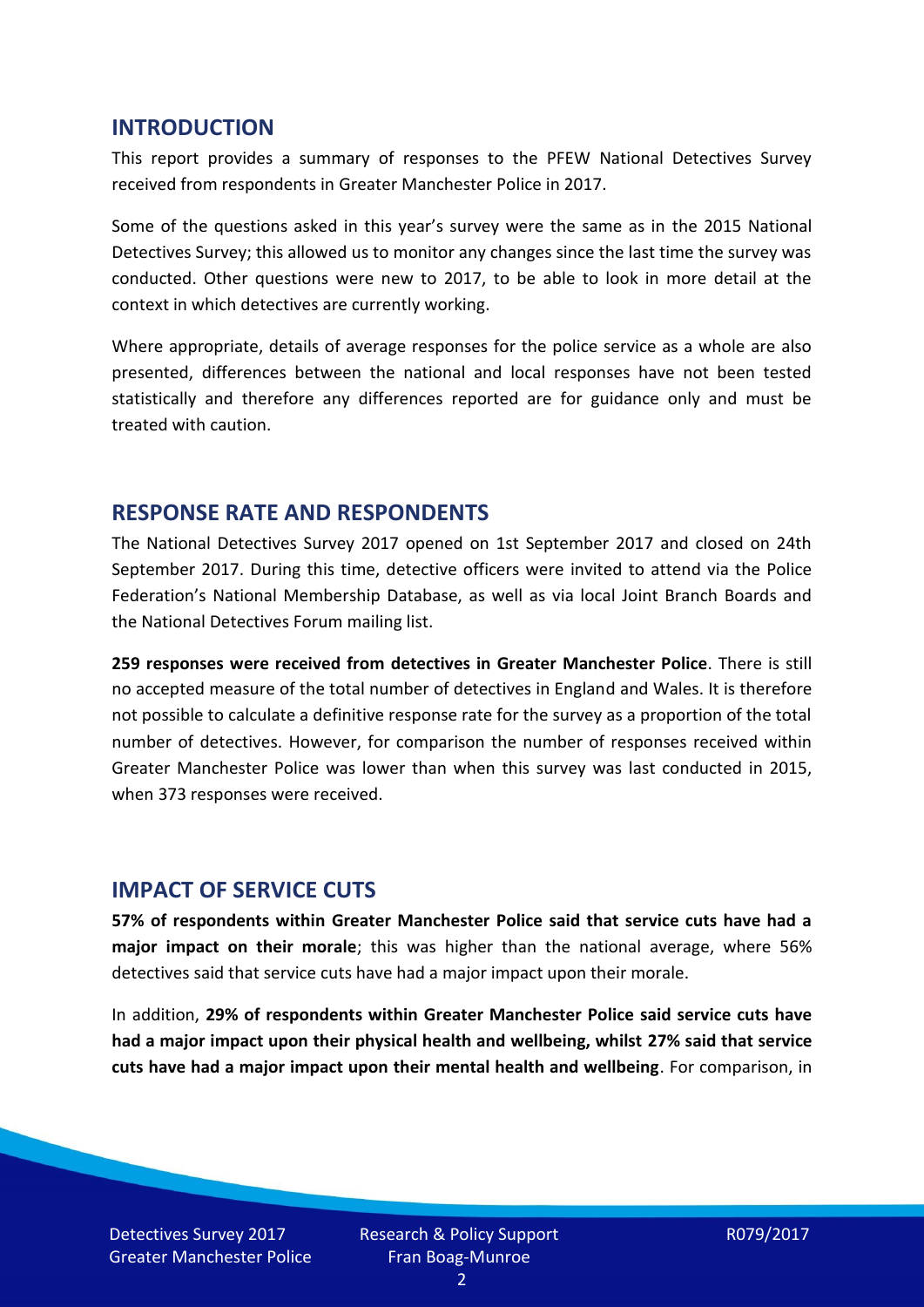England and Wales as whole 27% of detectives said that service cuts have had a major impact on their physical health and wellbeing and also on their mental health and wellbeing.

| How, if at all, have<br>service cuts affected | No impact | <b>Minor impact</b> | <b>Moderate</b><br>impact | <b>Major impact</b> |
|-----------------------------------------------|-----------|---------------------|---------------------------|---------------------|
| Your morale                                   | 4%        | 13%                 | 26%                       | 57%                 |
| Your physical health and<br>wellbeing         | 11%       | 22%                 | 38%                       | 29%                 |
| Your mental health and<br>wellbeing           | 10%       | 22%                 | 40%                       | 27%                 |

**63% of respondents in Greater Manchester Police said that service cuts have substantially increased their overall workload; 57% said that service cuts have substantially increased how fatigued they feel; and 51% said that service cuts have substantially increased how stressful they find their jobs**. Comparison of these proportions in Greater Manchester Police to England and Wales as a whole can be found in the table below.

|                                    | <b>Greater Manchester Police</b>                        | <b>England and Wales</b>                                |
|------------------------------------|---------------------------------------------------------|---------------------------------------------------------|
| Your overall workload              | 63% substantially increased<br>(32% slightly increased) | 62% substantially increased<br>(32% slightly increased) |
| How fatigued you feel              | 57% substantially increased<br>(33% slightly increased) | 53% substantially increased<br>(38% slightly increased) |
| How stressful you find your<br>job | 51% substantially increased<br>(37% slightly increased) | 49% substantially increased<br>(41% slightly increased) |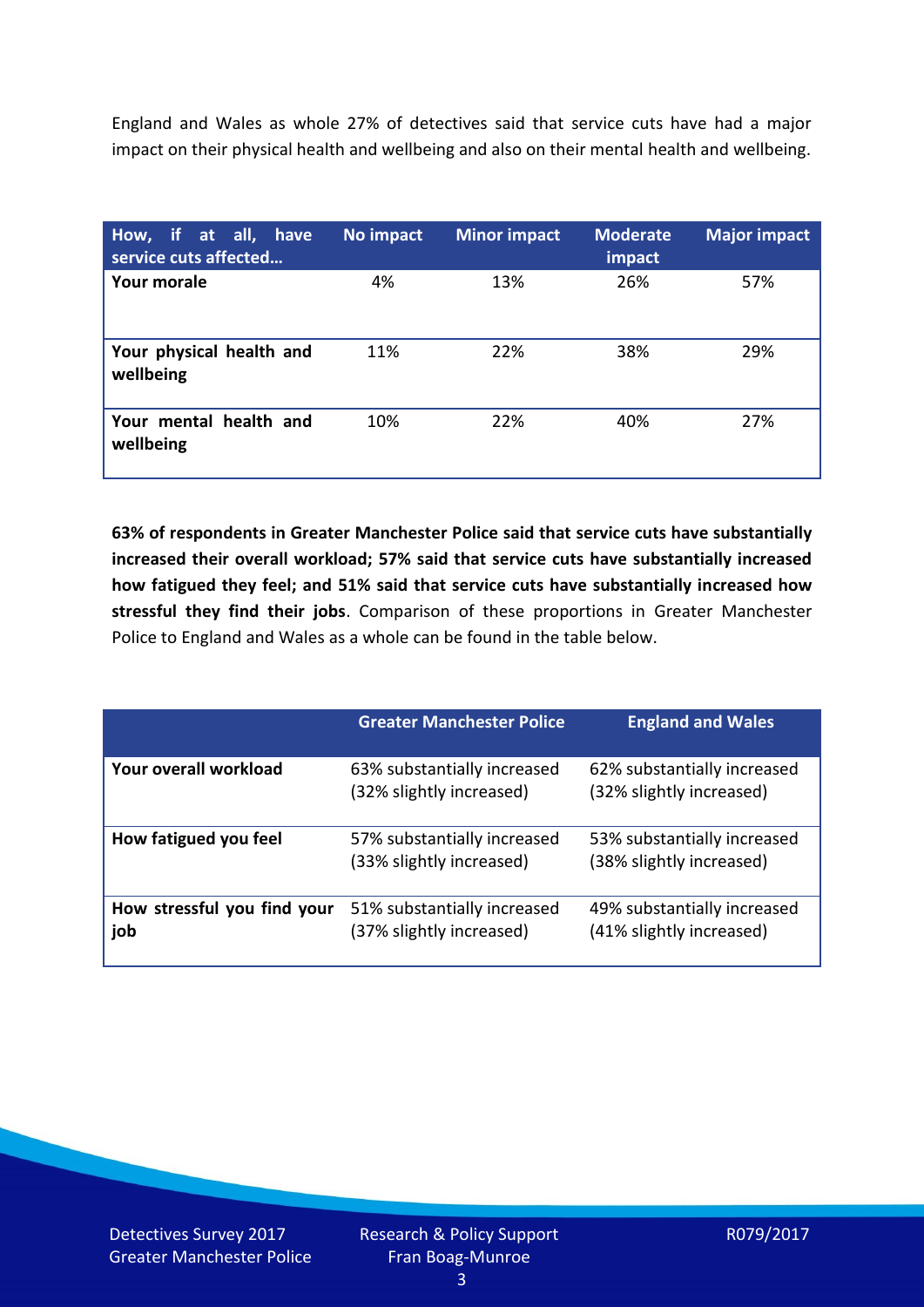## **WORKLOAD AND JOB DEMANDS**

**76% of respondents in Greater Manchester Police said that their workload in the last 12 months was either too high or much too high**. This is the same as the national average - in England and Wales as a whole, 76% of respondents said that their workload had been too high or much too high in the last 12 months.

24% of respondents in Greater Manchester Police said that their workload enabled them to provide the service needed to victims either most or all of the time; this compares to 27% of detectives in England and Wales as a whole. **The proportion of respondents in Greater Manchester Police who said that their workload enabled them to provide the service needed to victims either most or all of the time has increased since 2015** when 22% of respondents felt that they could provide the service needed either most or all of the time.

In addition, 20% of respondents in Greater Manchester Police said that their workload enabled them to provide the service needed to witnesses either most or all of the time, in comparison to 22% of detectives in England and Wales overall. **The proportion of respondents in Greater Manchester Police who said that their workload enabled them to provide the service needed to witnesses either most or all of the time has decreased since 2015**, when 25% of respondents felt that they could provide the service needed either most or all of the time.

| Does your workload enable<br>you to provide the service<br>needed to? | <b>Never</b> | <b>Sometimes</b> | Most or all of the<br>time |
|-----------------------------------------------------------------------|--------------|------------------|----------------------------|
| <b>Victims</b>                                                        | 9%           | 67%              | 24%                        |
| <b>Witnesses</b>                                                      | 12%          | 68%              | 20%                        |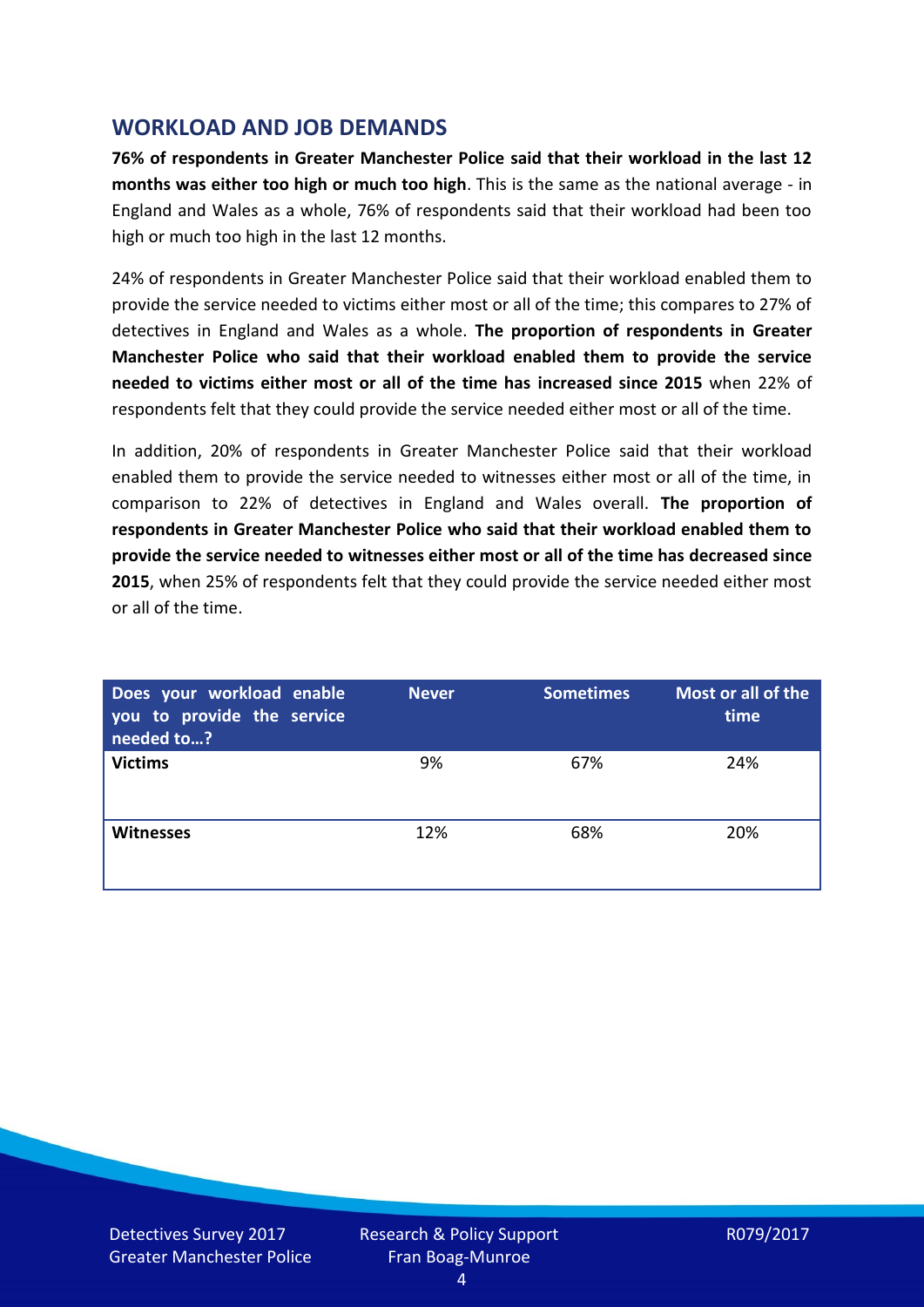#### **JOB RELATED STRESS**

In Greater Manchester Police, **46% of respondents said that they felt emotionally drained from work either most or all of the time**. Nationally, this proportion was 48%. The proportion of respondents in Greater Manchester Police who said that they had felt emotionally drained from work either most or all of the time has increased since 2015, when 36% of respondents said that they felt emotionally drained from work.

**44% of respondents in Greater Manchester Police said that their job was either very or extremely stressful**. This is the proportion of respondents who, in effect, report a nondiagnostic case of work-related stress within Greater Manchester Police.



In England and Wales as a whole 48% of detectives reported a case of work-related stress. Therefore **the proportion of respondents in Greater Manchester Police who reported a case of work-related stress was lower than the national average**. The reasons given by respondents in Greater Manchester Police for why they found their job stressful are presented below.

Detectives Survey 2017 Greater Manchester Police Research & Policy Support Fran Boag-Munroe

R079/2017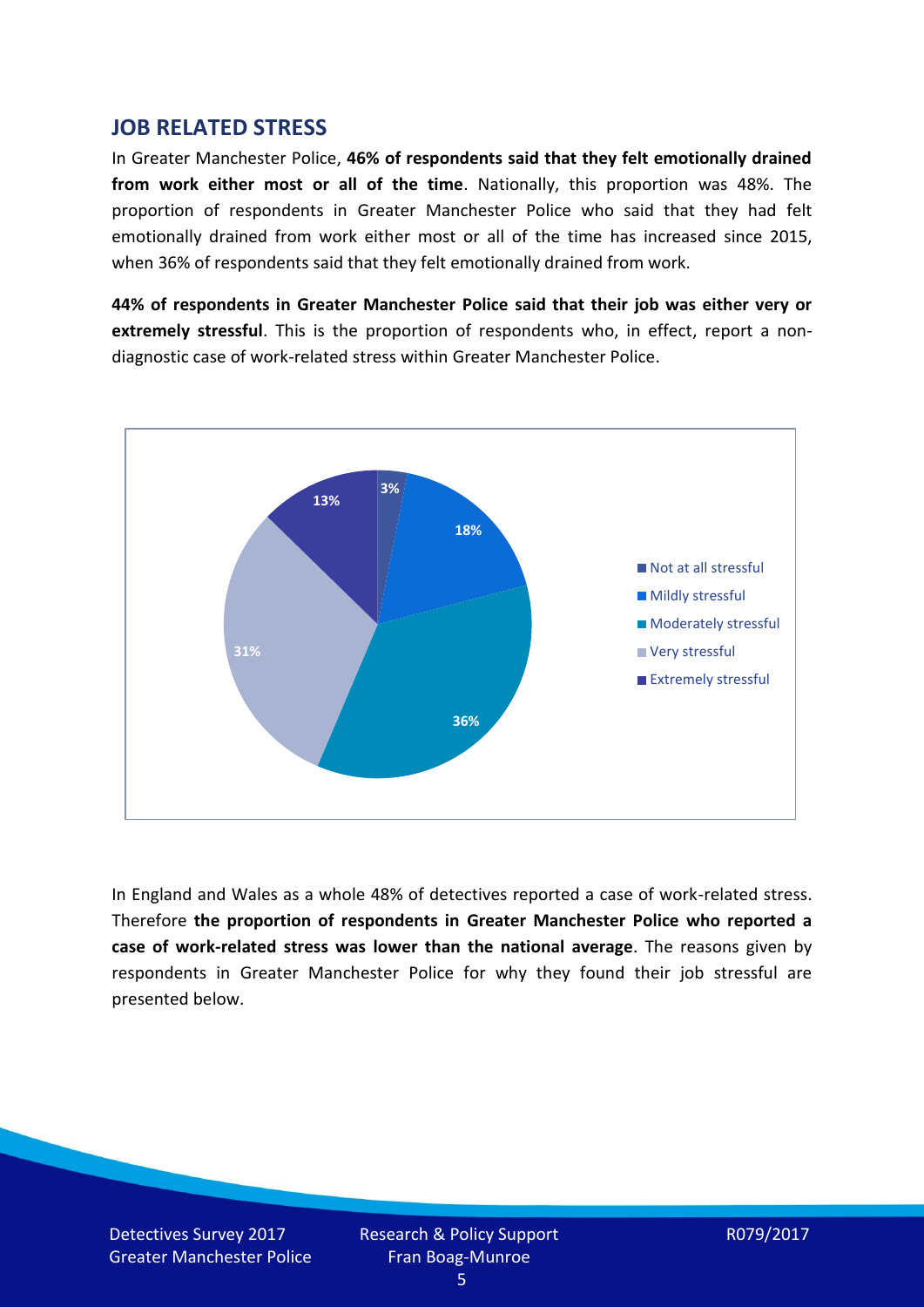| My job is stressful because                                                                | <b>Proportion</b><br>agreeing or<br>strongly<br>agreeing in<br><b>Greater</b><br><b>Manchester</b><br><b>Police</b> | <b>Proportion</b><br>agreeing or<br>strongly<br>agreeing in<br><b>England and</b><br><b>Wales</b> |
|--------------------------------------------------------------------------------------------|---------------------------------------------------------------------------------------------------------------------|---------------------------------------------------------------------------------------------------|
| There are high levels of personal responsibility                                           | 92%                                                                                                                 | 93%                                                                                               |
| There aren't enough officers in my team/unit                                               | 90%                                                                                                                 | 86%                                                                                               |
| I feel like the general public and partner agencies often<br>have unrealistic expectations | 80%                                                                                                                 | 82%                                                                                               |
| The nature of my work is high-risk                                                         | 78%                                                                                                                 | 80%                                                                                               |
| I have a high workload                                                                     | 81%                                                                                                                 | 80%                                                                                               |
| There is frequent organisational change                                                    | 87%                                                                                                                 | 79%                                                                                               |
| My work is emotionally demanding                                                           | 76%                                                                                                                 | 71%                                                                                               |
| I don't have enough time to be able to do my job to a<br>standard of which I can be proud  | 69%                                                                                                                 | 70%                                                                                               |
| I am unable to meet all the conflicting demands on my<br>time at work                      | 67%                                                                                                                 | 69%                                                                                               |
| I am exposed to traumatic or distressing incidents and<br>material                         | 79%                                                                                                                 | 64%                                                                                               |
| I frequently have unrealistic time pressures                                               | 62%                                                                                                                 | 61%                                                                                               |
| There aren't enough opportunities for professional<br>development                          | 59%                                                                                                                 | 57%                                                                                               |
| I frequently have unachievable deadlines                                                   | 54%                                                                                                                 | 57%                                                                                               |
| I am often pressured to work long hours                                                    | 50%                                                                                                                 | 51%                                                                                               |
| My work-life balance is poor                                                               | 37%                                                                                                                 | 43%                                                                                               |
| I don't feel like I have enough support from<br>management                                 | 42%                                                                                                                 | 40%                                                                                               |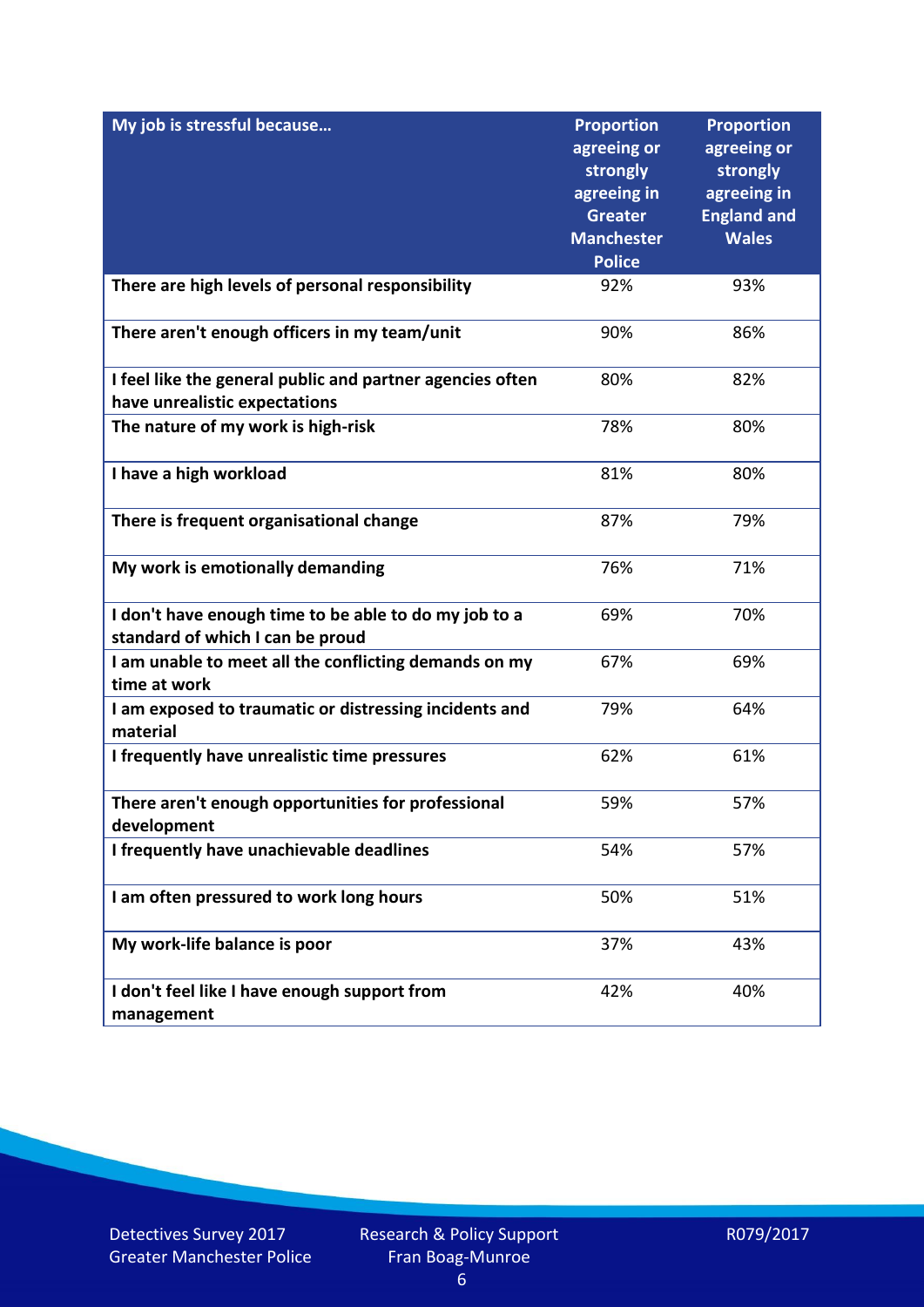## **ABSENCE AND ABSENCE BEHAVIOURS**

**Presenteeism** refers to a person attending work despite feeling that they should have taken sick leave due to their physical or mental health and wellbeing. **In Greater Manchester Police, 75% of respondents reported at least one instance of presenteeism associated with their physical health and wellbeing** in the last 12 months**; 61% of respondents reported at least one instance of presenteeism associated with their mental health and wellbeing**.

**Leaveism** refers to a person taking annual leave or rest days rather than sick leave for their physical or mental health and wellbeing. In the last year, **53% of respondents in Greater Manchester Police reported at least one instance of leaveism associated with their physical health and wellbeing**, whilst **45% of respondents in Greater Manchester Police reported at least one instance of leaveism associated with their mental health and wellbeing.**

Finally, **34% of respondents in Greater Manchester Police said that they had taken sickness absence due to their physical health and wellbeing** in the last 12 months. In addition, **13% of respondents said that they had taken sickness absence due to their mental health and wellbeing**.

Comparison of the proportions of respondents reporting presenteeism, leaveism and sickness absence in Greater Manchester Police with England and Wales as a whole can be found in the table below.

|                             | <b>Greater Manchester Police</b>        |                                       | <b>England and Wales</b>                |                                       |
|-----------------------------|-----------------------------------------|---------------------------------------|-----------------------------------------|---------------------------------------|
| At least one<br>instance of | <b>Physical health</b><br>and wellbeing | <b>Mental health</b><br>and wellbeing | <b>Physical health</b><br>and wellbeing | <b>Mental health</b><br>and wellbeing |
| Presenteeism                | 75%                                     | 61%                                   | 71%                                     | 54%                                   |
| Leaveism                    | 53%                                     | 45%                                   | 42%                                     | 33%                                   |
| <b>Sickness</b><br>absence  | 34%                                     | 13%                                   | 35%                                     | 14%                                   |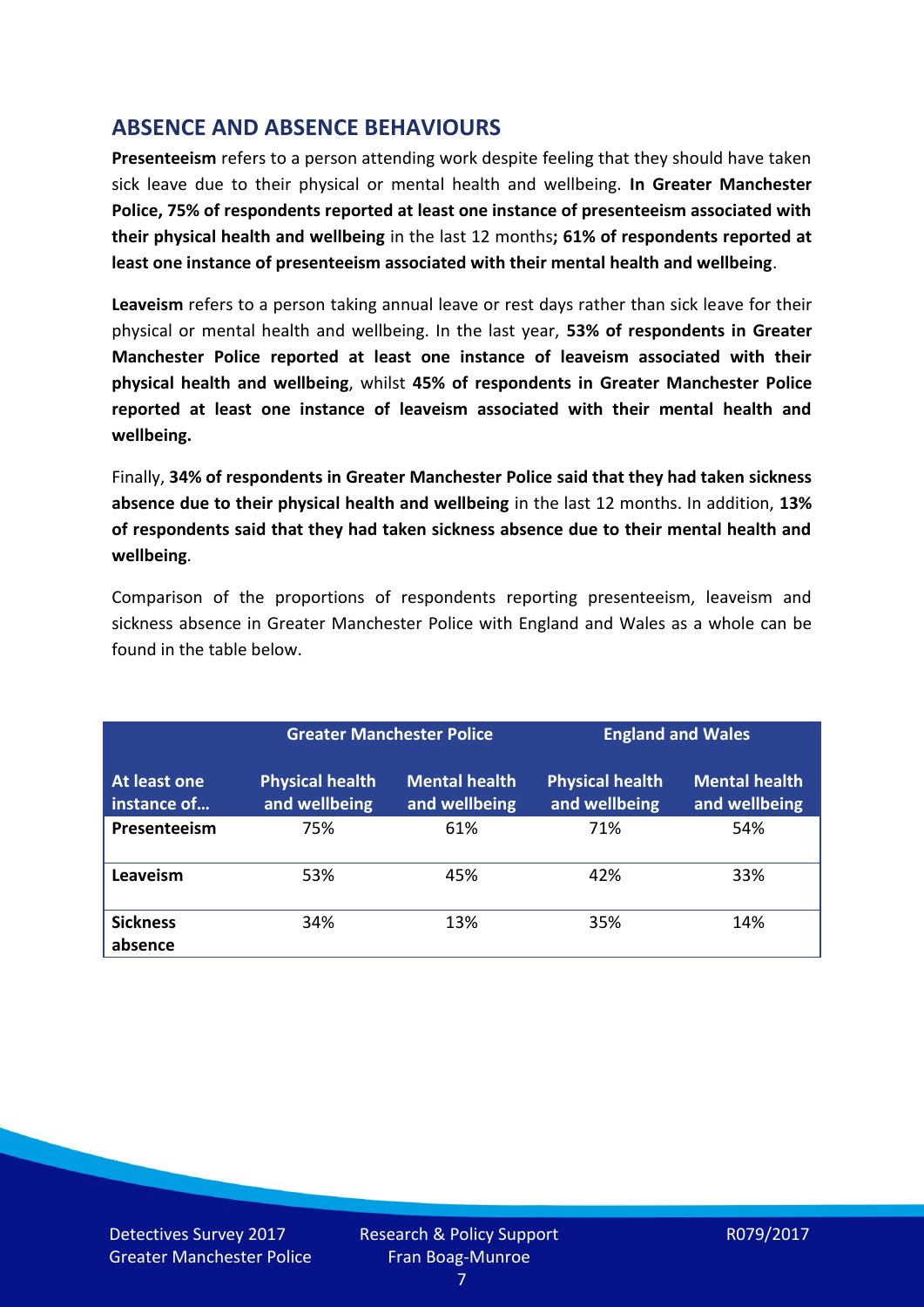### **VIEWS ABOUT THE JOB**

**85% of respondents in Greater Manchester Police felt that the role of the detective was seen as less valuable to the force than it used to be.** This compares with 85% of detectives in England and Wales as a whole who said that they felt the role of the detective was now less valuable.

Respondents in Greater Manchester Police were less likely to be dissatisfied than satisfied with their jobs, with **36% of respondents saying that they were dissatisfied and 46% of respondents saying that they were satisfied**. In comparison, 36% of detectives in England and Wales as a whole said that they were dissatisfied with their jobs, whilst 45% of respondents said that they were satisfied.

In addition, **the proportion of respondents in Greater Manchester Police who said that they were dissatisfied with their job has increased since 2015**, when 35% of respondents reported job dissatisfaction.



Detectives Survey 2017 Greater Manchester Police Research & Policy Support Fran Boag-Munroe

R079/2017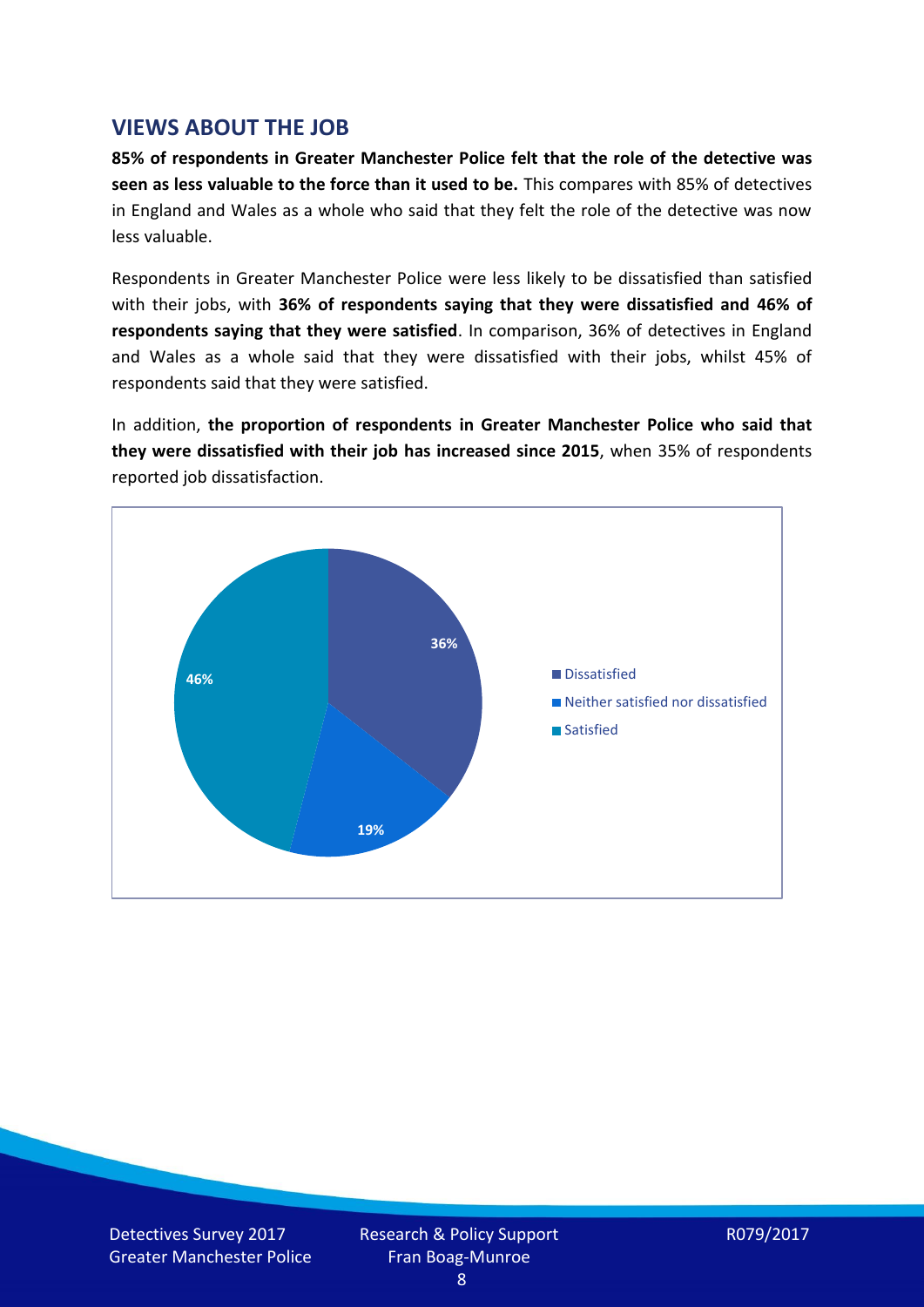## **TRAINING AND CONTINUOUS PROFESSIONAL DEVELOPMENT**

**48% of respondents in Greater Manchester Police said that they had difficulties securing specific training opportunities**. This has decreased since 2015, when 49% of respondents in Greater Manchester Police reported difficulties securing specific training opportunities.

The proportion of respondents in Greater Manchester Police who said that they had difficulties securing training opportunities is lower than the national average, where this year 51% of detectives said that they had difficulties securing training.

In addition, **52% of respondents in Greater Manchester Police said that they were rarely given enough time to stay up-to-date with the latest developments in their area of work**. This compares to 56% of respondents in England and Wales as a whole. This proportion is higher than in 2015, when 48% of respondents in Greater Manchester Police said that they rarely had enough time to keep up-to-date with the latest developments.

| Are you given enough time<br>to stay up-to-date with the<br>latest developments in your<br>area of work? | <b>Greater Manchester Police</b> | <b>England and Wales</b> |
|----------------------------------------------------------------------------------------------------------|----------------------------------|--------------------------|
| <b>Rarely</b>                                                                                            | 52%                              | 56%                      |
| <b>Sometimes</b>                                                                                         | 44%                              | 41%                      |
| <b>Always</b>                                                                                            | 4%                               | 4%                       |

A list of reasons why respondents in Greater Manchester Police said that they were not able to stay up-to-date with the latest developments in their field can been found in the table below.

| It is difficult to stay up-to-date with the latest developments in<br>my field because          | Greater<br><b>Manchester</b><br><b>Police</b> | <b>England</b><br>and Wales |
|-------------------------------------------------------------------------------------------------|-----------------------------------------------|-----------------------------|
| I have too many competing priorities                                                            | 81%                                           | 79%                         |
| There is no time set aside by my management for study                                           | 76%                                           | 76%                         |
| There are not enough officers to cover my day-to-day work for<br>me to attend relevant training | 82%                                           | 76%                         |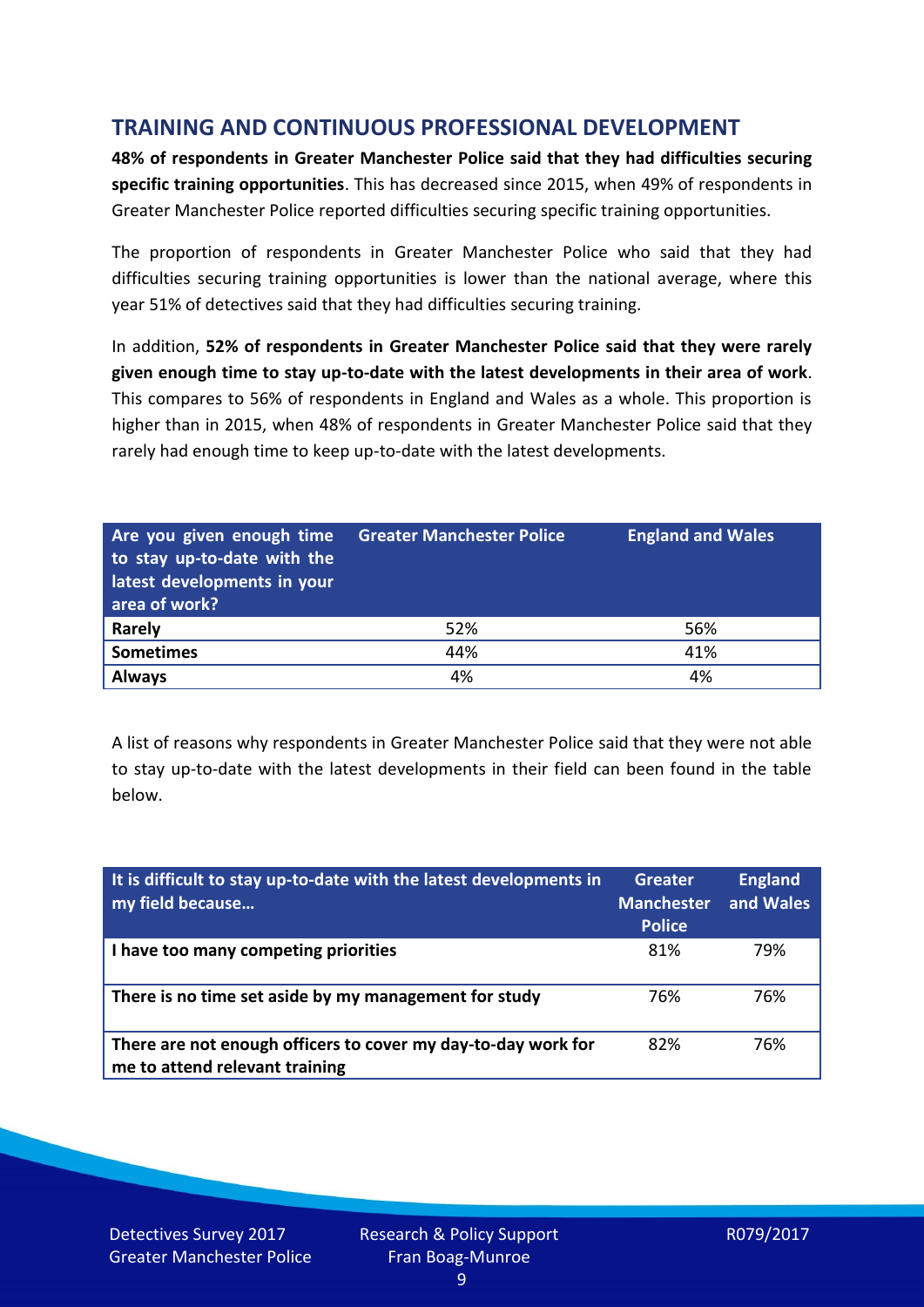| My workload is too high                                                                  | 78% | 76% |
|------------------------------------------------------------------------------------------|-----|-----|
| I have too many other commitments                                                        | 76% | 75% |
| The online learning package provided by NCALT is poorly<br>delivered                     | 74% | 73% |
| There are not enough formal training days                                                | 76% | 72% |
| I am too tired at the end of the day                                                     | 73% | 71% |
| Access to knowledge management systems that help<br>communicate new developments is poor | 57% | 51% |
| There is a lack of training staff                                                        | 44% | 46% |
| There is no appropriate training available                                               | 42% | 44% |

## **ATTRACTION AND RETENTION**

**22% of respondents in Greater Manchester Police said that they would not change their career path, whilst 18% couldn't think of any job they would prefer**. 15% of respondents said that they would like to change their posting but remain a police officer.

In comparison, 13% of respondents in Greater Manchester Police said that they would like to change jobs and stop being a police officer, 26% said that they would take any other job but with similar earnings and benefits, and 7% would quit immediately if they could find something else to do.

**The proportion of respondents in Greater Manchester Police who said that they would quit immediately if they could find something else to do has decreased since 2015**, when 10% of respondents said that they would quit immediately if they could.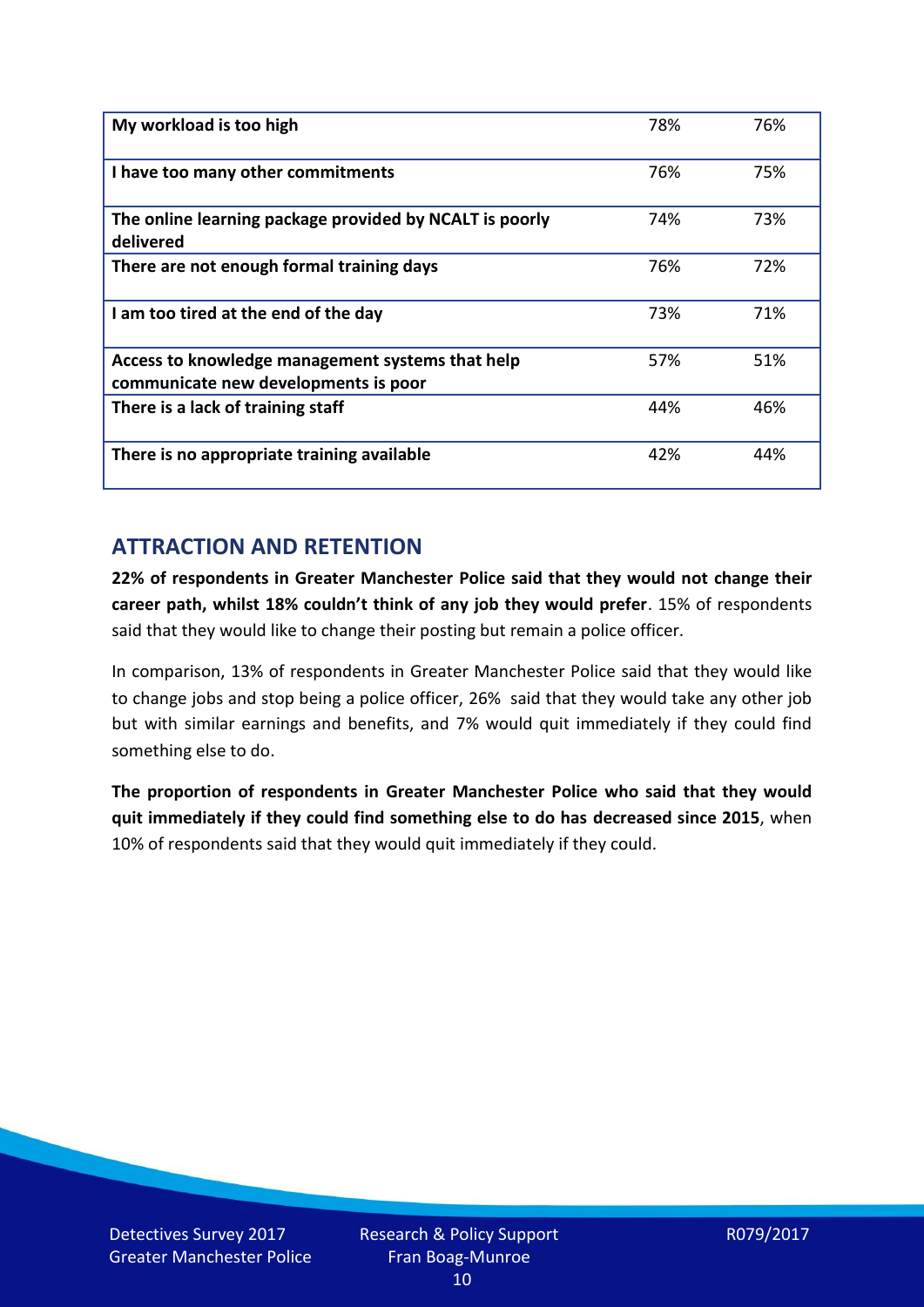|                               | <b>Greater Manchester Police</b> | <b>England and Wales</b> |
|-------------------------------|----------------------------------|--------------------------|
| I would not change my         | 22%                              | 22%                      |
| career path                   |                                  |                          |
| I can't think of any job I    | 18%                              | 14%                      |
| would prefer                  |                                  |                          |
| I would like to change my     | 15%                              | 14%                      |
| posting but remain a police   |                                  |                          |
| officer                       |                                  |                          |
| I would like to change my     | 13%                              | 14%                      |
| job and stop being a police   |                                  |                          |
| officer                       |                                  |                          |
| I would take almost any       | 26%                              | 26%                      |
| other job with similar        |                                  |                          |
| earnings and benefits         |                                  |                          |
| I would quit immediately if I | 7%                               | 10%                      |
| could find something else to  |                                  |                          |
| do                            |                                  |                          |